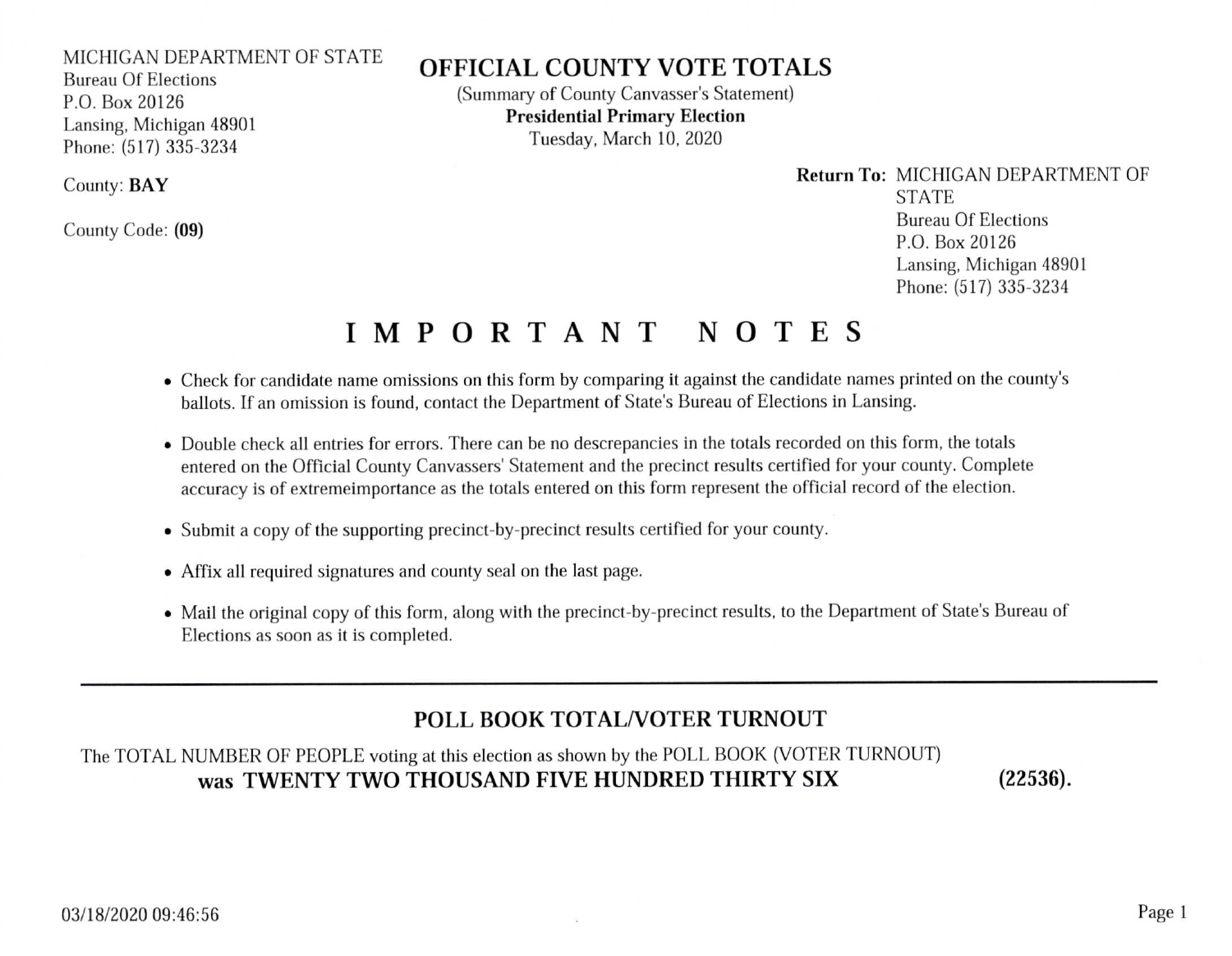### MICHIGAN DEPARTMENT OF STATE Bureau Of Elections P.O. Box 20126 Lansing, Michigan 48901 Phone: (517) 335-3234

## OFFICIAL COUNTY VOTE TOTALS

(Summary of County Canvasser's Statement) Presidential Primary Election Tuesday, March 10,2020

County: BAY (09) (Office Code: 01000000):

### President of the United States 4 Year Term (l) Position

|            |                       |                |                                                  |        | Number of<br><b>Votes</b> |
|------------|-----------------------|----------------|--------------------------------------------------|--------|---------------------------|
| DEM        | Bennet, Michael       |                | received TWENTY TWO                              | votes. | 22                        |
| <b>DEM</b> | Biden, Joe            |                | received SEVEN THOUSAND NINE HUNDRED NINETY FOUR | votes. | 7994                      |
| DEM        | Bloomberg, Michael R. |                | received ONE THOUSAND FOURTEEN                   | votes. | 1014                      |
| DEM        | Booker, Cory          | received SEVEN |                                                  | votes. | 7                         |
| DEM        | Buttigieg, Pete       |                | received THREE HUNDRED FORTY SEVEN               | votes. | 347                       |
| <b>DEM</b> | Castro, Julian        | received TWO   |                                                  | votes. | $\boldsymbol{2}$          |
| <b>DEM</b> | Delaney, John         | received FIVE  |                                                  | votes. | $\mathbf 5$               |
| DEM        | Gabbard, Tulsi        |                | received ONE HUNDRED SIX                         | votes. | 106                       |
| <b>DEM</b> | Klobuchar, Amy        |                | received ONE HUNDRED FORTY                       | votes. | 140                       |
| <b>DEM</b> | Sanders, Bernie       |                | received FIVE THOUSAND FORTY SEVEN               | votes. | 5047                      |
| <b>DEM</b> | Sestak, Joe           |                | received ELEVEN                                  | votes. | 11                        |
| <b>DEM</b> | Steyer, Tom           |                | received THIRTY FOUR                             | votes. | 34                        |
| <b>DEM</b> | Warren, Elizabeth     |                | received TWO HUNDRED EIGHTEEN                    | votes. | 218                       |
| <b>DEM</b> | Williamson, Marianne  | received THREE |                                                  | votes. | 3                         |
| <b>DEM</b> | Yang, Andrew          |                | received TWENTY ONE                              | votes. | 21                        |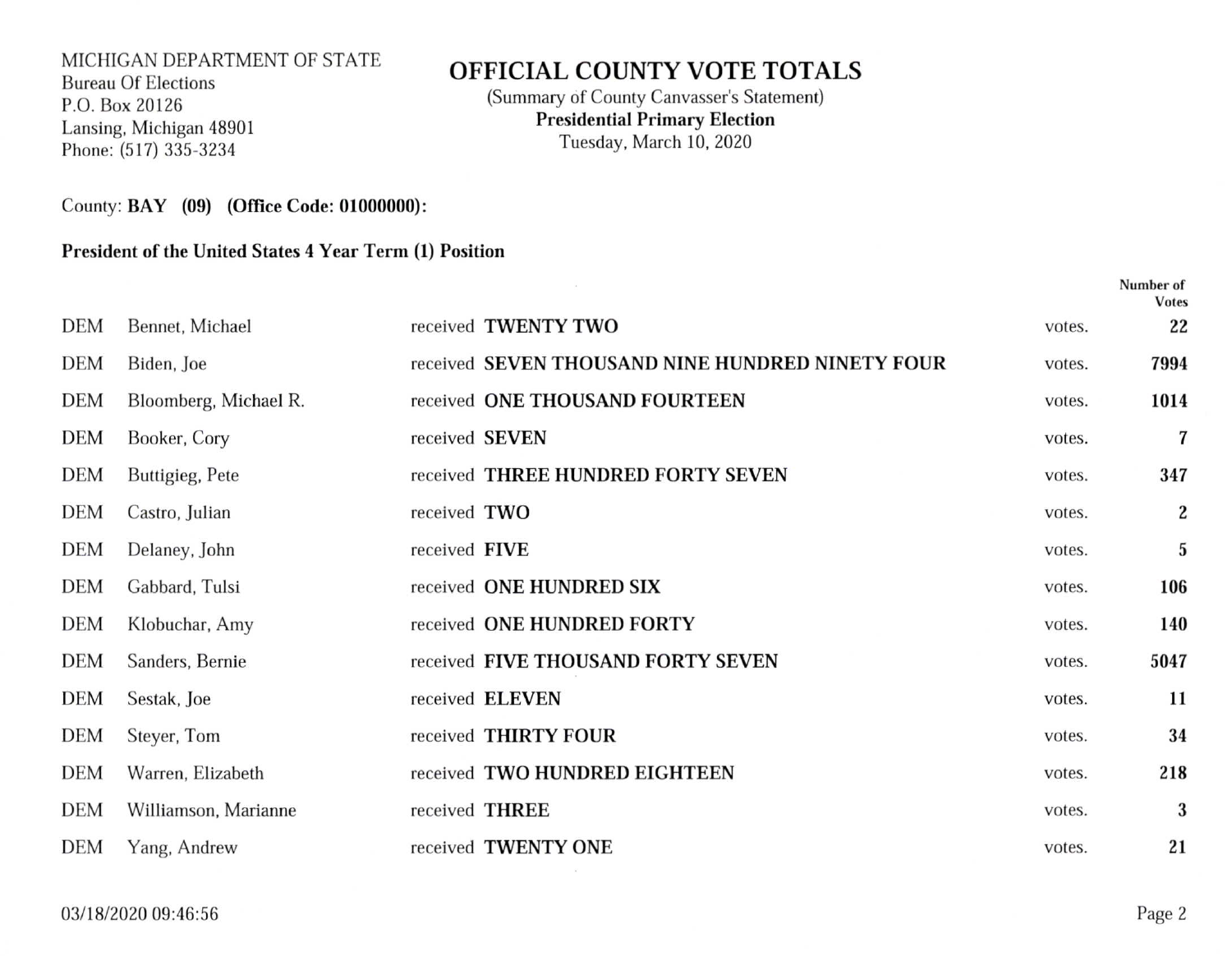|                                                                                                                        |                                                             |  |                                            |        | Number of<br><b>Votes</b> |  |
|------------------------------------------------------------------------------------------------------------------------|-------------------------------------------------------------|--|--------------------------------------------|--------|---------------------------|--|
| <b>DEM</b>                                                                                                             | Uncommitted                                                 |  | received THREE HUNDRED FIFTY TWO           | votes. | 352                       |  |
| <b>REP</b>                                                                                                             | Sanford, Mark                                               |  | received <b>FORTY THREE</b>                | votes. | 43                        |  |
| <b>REP</b>                                                                                                             | Trump, Donald J.                                            |  | received SIX THOUSAND SEVEN HUNDRED ELEVEN | votes. | 6711                      |  |
| <b>REP</b>                                                                                                             | Walsh, Joe                                                  |  | received THIRTY FIVE                       | votes. | 35                        |  |
| <b>REP</b>                                                                                                             | Weld, Bill                                                  |  | received <b>FORTY</b>                      | votes. | 40                        |  |
| <b>REP</b>                                                                                                             | Uncommitted                                                 |  | received TWO HUNDRED SIXTY FIVE            | votes. | 265                       |  |
| The total number of votes cast for (Office Code: 01000000):<br>President of the United States 4 Year Term (1) Position |                                                             |  |                                            |        |                           |  |
| was                                                                                                                    | <b>TWENTY TWO THOUSAND FOUR HUNDRED SEVENTEEN</b><br>votes. |  |                                            |        |                           |  |

 $\sim$ 

(Enter the sum of the votes cast for ONLY the candidates listed above. DO NOT include write-in votes cast for individuals who did not submit a Declaration of Intent form.)

 $\sim 10^{11}$  m  $^{-1}$  .

 $\frac{1}{2}$ 

 $\sim$ 

 $\sim 100$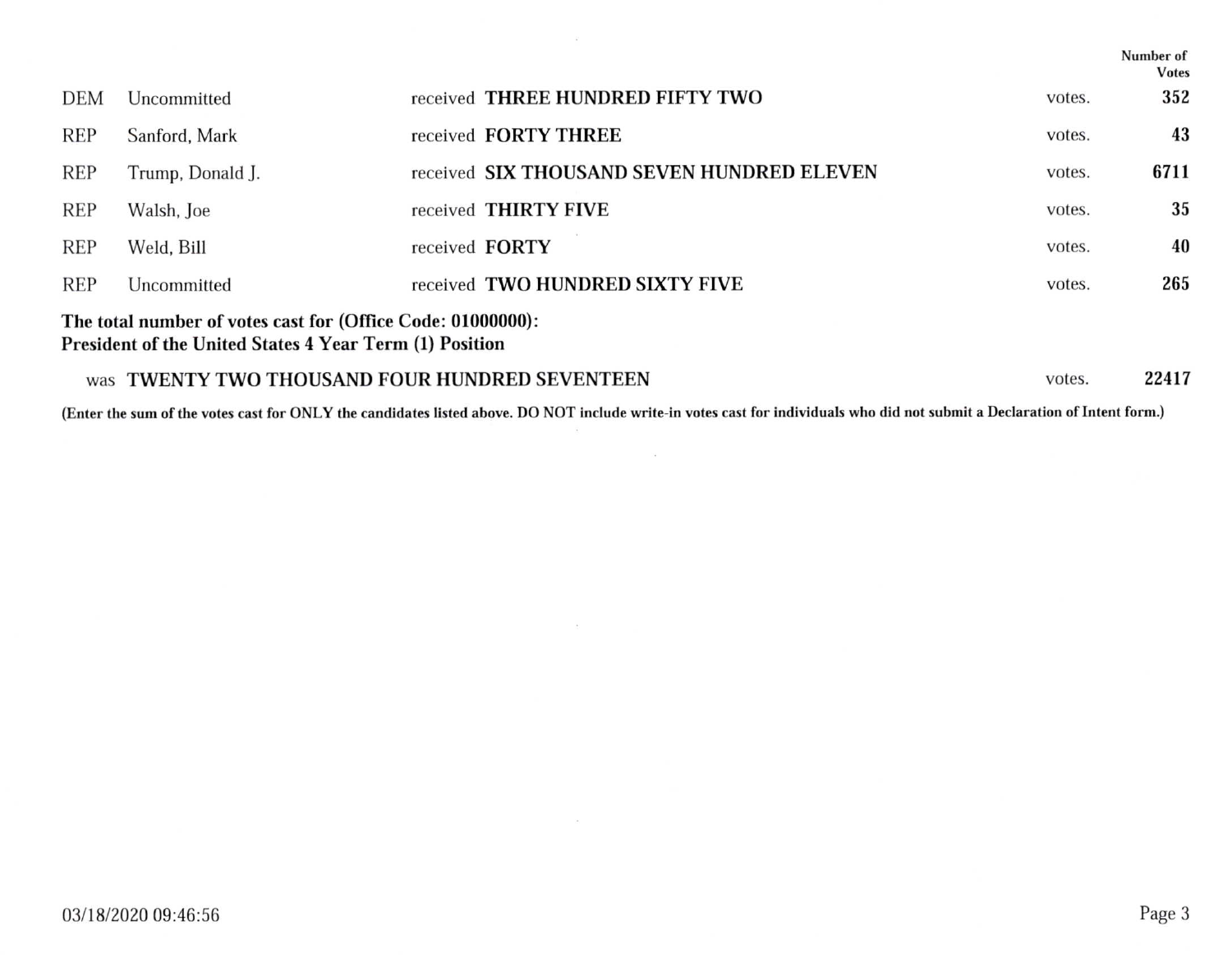### MICHICAN DEPARTMENT OF STATE Bureau Of Elections P.O. Box 20126 Lansing, Michigan 48901 Phone: (517) 335-3234

### OFFICIAL COUNTY VOTE TOTALS

(Summary of County Canvasser's Statement) Presidential Primary Election Tuesday, March 10, 2020

 $\sim$ 

County: BAY (09) (Office Code: 25005000):

#### Sth District President of the United States (Congressional Districts) 4 Year Term (l) Position

|            |                       |               |                                                  |        | Number of<br><b>Votes</b> |
|------------|-----------------------|---------------|--------------------------------------------------|--------|---------------------------|
| <b>DEM</b> | Bennet, Michael       |               | received TWENTY TWO                              | votes. | 22                        |
| <b>DEM</b> | Biden, Joe            |               | received SEVEN THOUSAND NINE HUNDRED NINETY FOUR | votes. | 7994                      |
| DEM        | Bloomberg, Michael R. |               | received ONE THOUSAND FOURTEEN                   | votes. | 1014                      |
| <b>DEM</b> | Booker, Cory          |               | received SEVEN                                   | votes. | $\boldsymbol{7}$          |
| <b>DEM</b> | Buttigieg, Pete       |               | received THREE HUNDRED FORTY SEVEN               | votes. | 347                       |
| <b>DEM</b> | Castro, Julian        | received TWO  |                                                  | votes. | $\boldsymbol{2}$          |
| <b>DEM</b> | Delaney, John         | received FIVE |                                                  | votes. | $\sqrt{5}$                |
| <b>DEM</b> | Gabbard, Tulsi        |               | received ONE HUNDRED SIX                         | votes. | 106                       |
| <b>DEM</b> | Klobuchar, Amy        |               | received ONE HUNDRED FORTY                       | votes. | 140                       |
| DEM        | Sanders, Bernie       |               | received FIVE THOUSAND FORTY SEVEN               | votes. | 5047                      |
| <b>DEM</b> | Sestak, Joe           |               | received ELEVEN                                  | votes. | 11                        |
| <b>DEM</b> | Steyer, Tom           |               | received THIRTY FOUR                             | votes. | 34                        |
| <b>DEM</b> | Warren, Elizabeth     |               | received TWO HUNDRED EIGHTEEN                    | votes. | 218                       |
| <b>DEM</b> | Williamson, Marianne  |               | received THREE                                   | votes. | 3                         |
| <b>DEM</b> | Yang, Andrew          |               | received TWENTY ONE                              | votes. | 21                        |